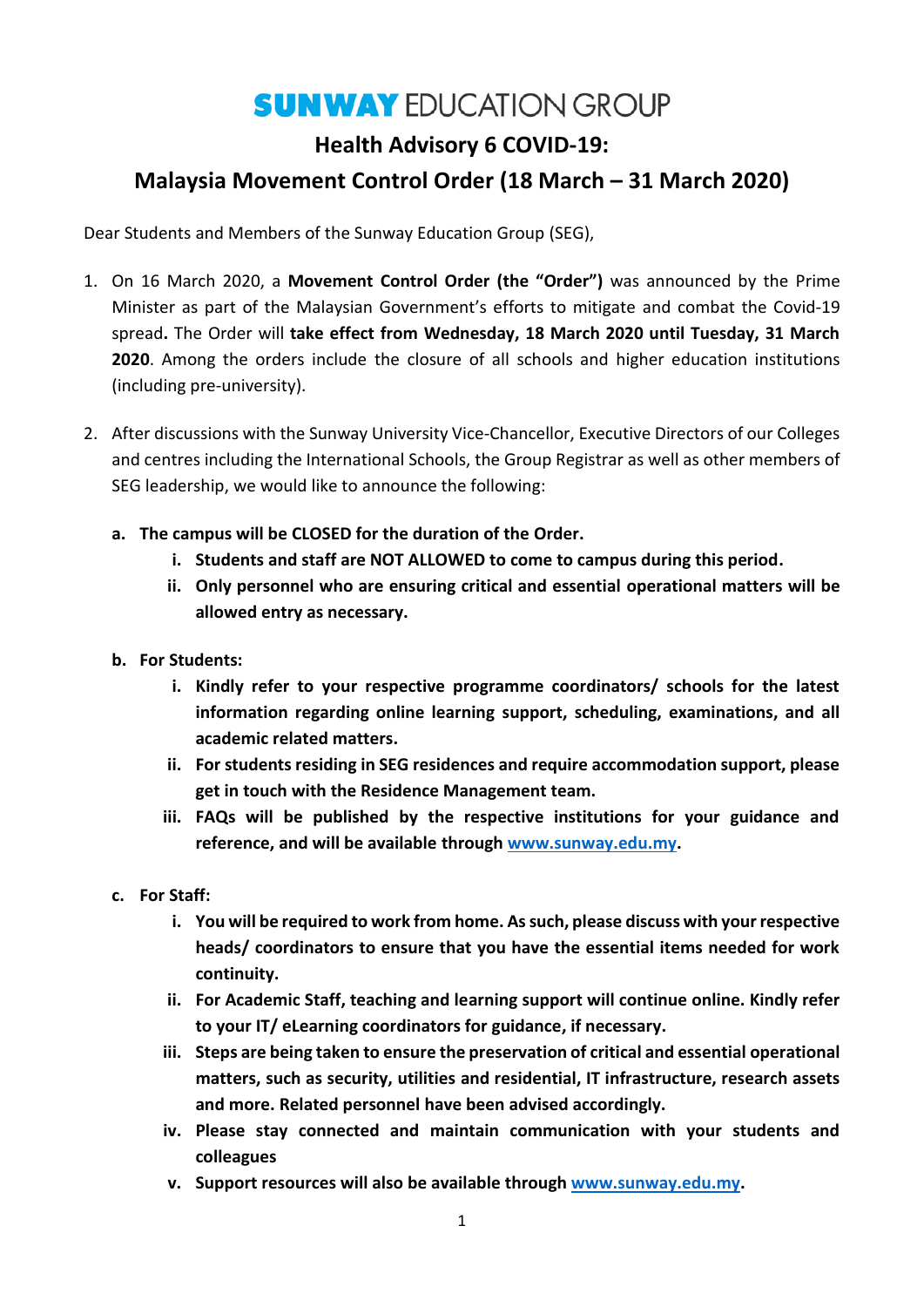## 3. **Key contact points for SEG institutions are as follows (during official working hours):**

#### **Sunway International School**

| Location                              | <b>Name</b>         | <b>Email Address</b>    | <b>DID</b>                                   |
|---------------------------------------|---------------------|-------------------------|----------------------------------------------|
| Iskandar Johor                        | Ms Danielle Snyder  | danielles@sunway.edu.my | 03-7491 3729                                 |
| Iskandar Johor                        | Ms Veronica Quek    | veronicaq@sunway.edu.my | 03-7491 3730                                 |
| Sunway International School, Selangor | Mr Heath Kondro     | heathk@sunway.edu.my    | 03-7491 3731<br>03-7491 3724<br>03-7491 3725 |
| Sunway International School, Selangor | Ms Low Fun Fun      | funfunl@sunway.edu.my   |                                              |
| Sunway International School, Selangor | Puan Shahina Shahar | shahinas@sunway.edu.my  |                                              |

| <b>Sunway College</b>                                    |                            |                         |              |  |  |
|----------------------------------------------------------|----------------------------|-------------------------|--------------|--|--|
| Programme                                                | <b>Name</b>                | <b>Email Address</b>    | <b>DID</b>   |  |  |
| Cambridge A-Level                                        | Ms Ruth Cheah              | ruthc@sunway.edu.my     | 03-7491 3710 |  |  |
| Canadian International Matriculation<br>Programme (CIMP) | Mr George McEwan           | georgemc@sunway.edu.my  | 03-7491 3711 |  |  |
| Sunway Foundation Programme (SFP)                        | Puan Suzana Ahmad<br>Ramli | suzanar@sunway.edu.my   | 03-7491 3712 |  |  |
| Australian Matriculation (AUSMAT)                        | Ms Vanitha                 | vanitha@sunway.edu.my   | 03-7491 3713 |  |  |
| Monash University Foundation Year (MUFY)                 | Lee Thye Cheong            | tclee@sunway.edu.my     | 03-7491 3714 |  |  |
| Sunway Diploma Studies                                   | Puan Norli                 | anorli@sunway.edu.my    | 03-7491 3715 |  |  |
| Sunway TES (Marketing)                                   | Mr Lee Chee Loong          | cheeloong@sunway.edu.my | 03-7491 3716 |  |  |
| <b>CFAB &amp; ICAEW</b>                                  | Ms Theresa Soh             | theresas@sunway.edu.my  | 03-7491 3717 |  |  |
| Student Activities, Alumni & MICPA                       | Ms Emily Chung             | emilyc@sunway.edu.my    | 03-7491 3718 |  |  |
| Sunway TES (CPAA & CFA)                                  | Michelle Choo              | michellec@sunway.edu.my | 03-7491 3719 |  |  |
| Sunway TES (ACCA Programme)                              | Lum Pey Wah                | pwlum@sunway.edu.my     | 03-7491 3720 |  |  |
| Sunway Le Cordon Bleu                                    | Ho Yuw Ming                | yuwmingh@sunway.edu.my  | 03-7491 3721 |  |  |
|                                                          |                            | mho@cordonbleu.edu      |              |  |  |
| <b>PTPN Enquiries</b>                                    | Chin Pek Yuen              | pychin@sunway.edu.my    | 03-7491 3722 |  |  |
| <b>PTPN Enquiries</b>                                    | Zahida Begum               | zahidab@sunway.edu.my   | 03-7491 3723 |  |  |
| Sunway College E-Learn/Online Learning<br>Support        | Wang Sooi Fong             | sooifongw@sunway.edu.my | 03-7491 3728 |  |  |
| Sunway College @ Velocity                                | Ms Hilda Edwards           | hildae@sunway.edu.my    | 03-7491 3732 |  |  |
| Victoria University @ Sunway                             | Dr Jason Cheok             | cheokbc@sunway.edu.my   | 03-7491 3733 |  |  |

#### **Sunway University**

| School                                    | Name                                 | <b>Email Address</b>     | <b>DID</b>                   |
|-------------------------------------------|--------------------------------------|--------------------------|------------------------------|
| School of Science and Technology          | Teo Wei Nie                          | sst@sunway.edu.my        | 03-7491 3734                 |
| School of Arts                            | Chong Aoi Lee                        | aoileec@sunway.edu.my    | 03-7491 3735                 |
| Centre for American Education             | Shamni Nadesan<br>Dr Sim Tze Ying    | adtp@sunway.edu.my       | 03-7491 3736<br>03-7491 3737 |
| <b>Sunway University Business School</b>  | Sujatha Nagayah                      | subs@sunway.edu.my       | 03-7491 3738                 |
| School of Healthcare and Medical Sciences | Noor Intan Fazliana<br>Mohamad Fu'ad | shms@sunway.edu.my       | 03-7491 3739                 |
| School of Mathematical Sciences           | Tan Tuan Pheng                       | bernicecyf@sunway.edu.my | 03-7491 3740                 |